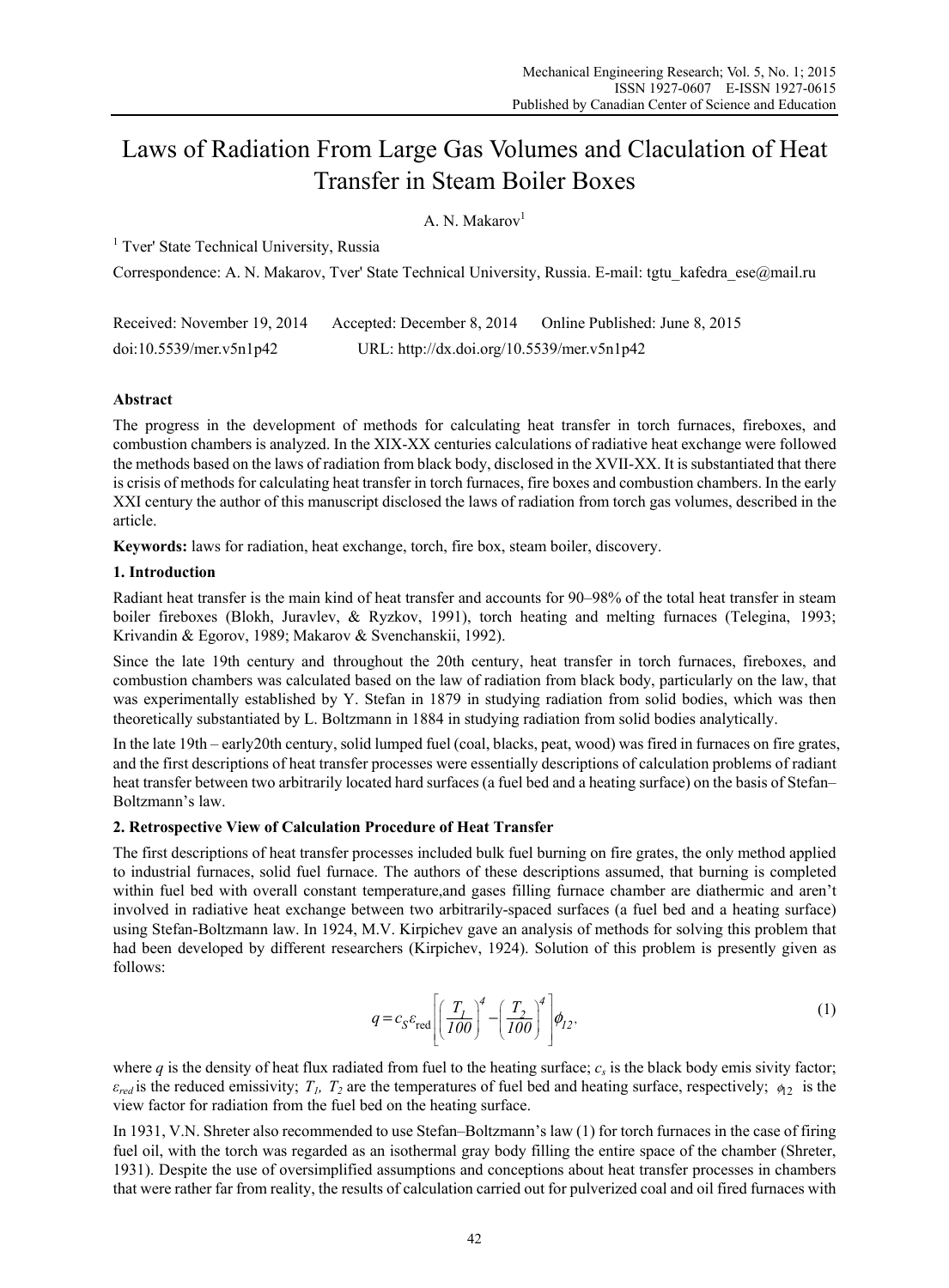small sizes of the heat absorbing surface and highly extended lining turned to be close to measured results.Subsequent investigations in such furnaces and fireboxes showed how great importane the lining in heat flux flattering and generating dominating radiation from gray solid body is. However, with the advent of waterwall fireboxes, such calculations turned to be unsatisfactory.

In 1932, L.K. Ramzin developed an analytical method for calculating heat transfer that uses the temperature field in the chamber, correlated to a first approximation with the fuel combustion conditions instead the mistaken assumption of constant temperatures in the furnace.

In 1934–1940, V.N. Timofeev continued the works of L.K. Ramzin that proposed to take the torch emissivity equal to the emissivity of triatomic gases contained in it.

The equation for calculating radiation from gas to the wall is presently formulated as follows:

$$
q = c_{S} \varepsilon_{ew} \varepsilon_{\rm r} \left[ \left( \frac{T_{\rm g}}{100} \right)^4 - \left( \frac{T_{\rm w}}{100} \right)^4 \right] \,, \tag{2}
$$

where  $\varepsilon_{ew}$  - effective emissivity factor (emissivity) of the wall;  $\varepsilon_{g}$  - emissivity factor (emissivity) of gas;  $T_g$ , $T_w$ -gas and wall temperatures respectively. In order to calculate gas radiation to the heating surface by equation (2), gas emissivity must be known. Basic sources of radiation from nonluminous torch are triatomic gases  $CO<sub>2</sub>$  and  $H<sub>2</sub>O$ . Radiation of triatomic gases is selective, that is gases radiate and absorb heat energy in the wavelength range, aligned in multispectral regions. Many experiments were carried out on determining the absorption and emission bands for gas and it should be noted, that different researchers obtained different data (Nevskii, 1971). This may possibly be attributed to the fact, that the width of the bands depends on the gas temperature, and beside that, as the gas layer thickness increases, the radiation from spectrum regions with low emissivity is amplified in the neighborhood with radiating bands (Shreter, 1931).

Schack was the first, who attempted to develop a method for calculating emissivity factors of  $CO_2$  and  $H_2O$  in 1933 (Shreter, 1931). Design formulas deduced by Shack turned out to be cumbersome and not suitable for account. The difficulties involved with developing analytical methods for calculation emissivity factors of  $CO<sub>2</sub>$  and  $H<sub>2</sub>O$  made many researchers follow the course of graphical calculations. Egbert and Houttel nomograms, plotted in 1939-42, received widespread use. The graphs are presented in two basic diagrams, connected emissivity factors CO<sub>2</sub> and Н2О with temperature and absorbing power on semilogarithmic ccordinates (Shreter, 1931).

Experimental findings of Barr, Fishenden, Houttel ,Egbert, Mangelsdorf, Eckert and other researchers (Mitor, 1963; Blokh, 1984; Nevskii, 1963) for emissivity factors  $CO<sub>2</sub>$  and  $H<sub>2</sub>O$  are conflicting, the difference in results are from 5 to 70 %**.** Eckert data departure from Houttel and Mangelsdorf data by 15 – 50%. Houttel and Eckert don't offer a satisfactory explanation for the reasons, caused such significant experimental data gaps.

In 1947–1952, specialists of the All Union (presently All Russia) Thermal Engineering Institute (ARTEI) carried out the work aimed at analyzing all these investigations for selecting the most reliable results with a view to construct the calculated radiation graphs for  $CO_2$  and  $H_2O$ . In 1952, graphs for carbon dioxide and steam emissivity factors were constructed on the basis of these data in standard method for thermal design of boiler unit (ND, 1952).

The gas temperature is plotted on the abscissa ,the emissivity factor is plotted on the ordinate versus the reduced beam lengths *x*<sub>red</sub> =  $p$ *l*. Updated and specified uniform time standards of thermal design for boiler units were published in 1957, 1973, 1998 (Energiya, 1973; ND, 1998).

Method for calculating gas self- radiation and gas radiation on the heating surfaces, created in the 50–s of 1910 had took the complete form by 1960, and during the subsequent years was developed, but hasn't changed significantly.

#### **3. Modern Methods for Calculating Radiant Heat Transfer**

The range of modern methods for calculating radiant heat transfer is fairly wide, starting from calculations at the microlevel of photon emissions by atoms and ending with obtaining a macropattern of radiation in large objects. In calculations of radiation in the microworld, the molecular kinetic theory of elementary radiation processes is developed, and with regard of macroworld, the theory of radiation in process macrosystems is being sophisticated. The theory of radiant heat transfer in fireboxes, furnaces, and combustion chambers is a theory of radiating technological macrosystems, in which the radiation in microlevel objects and in the macrosystem as a whole has to be calculated.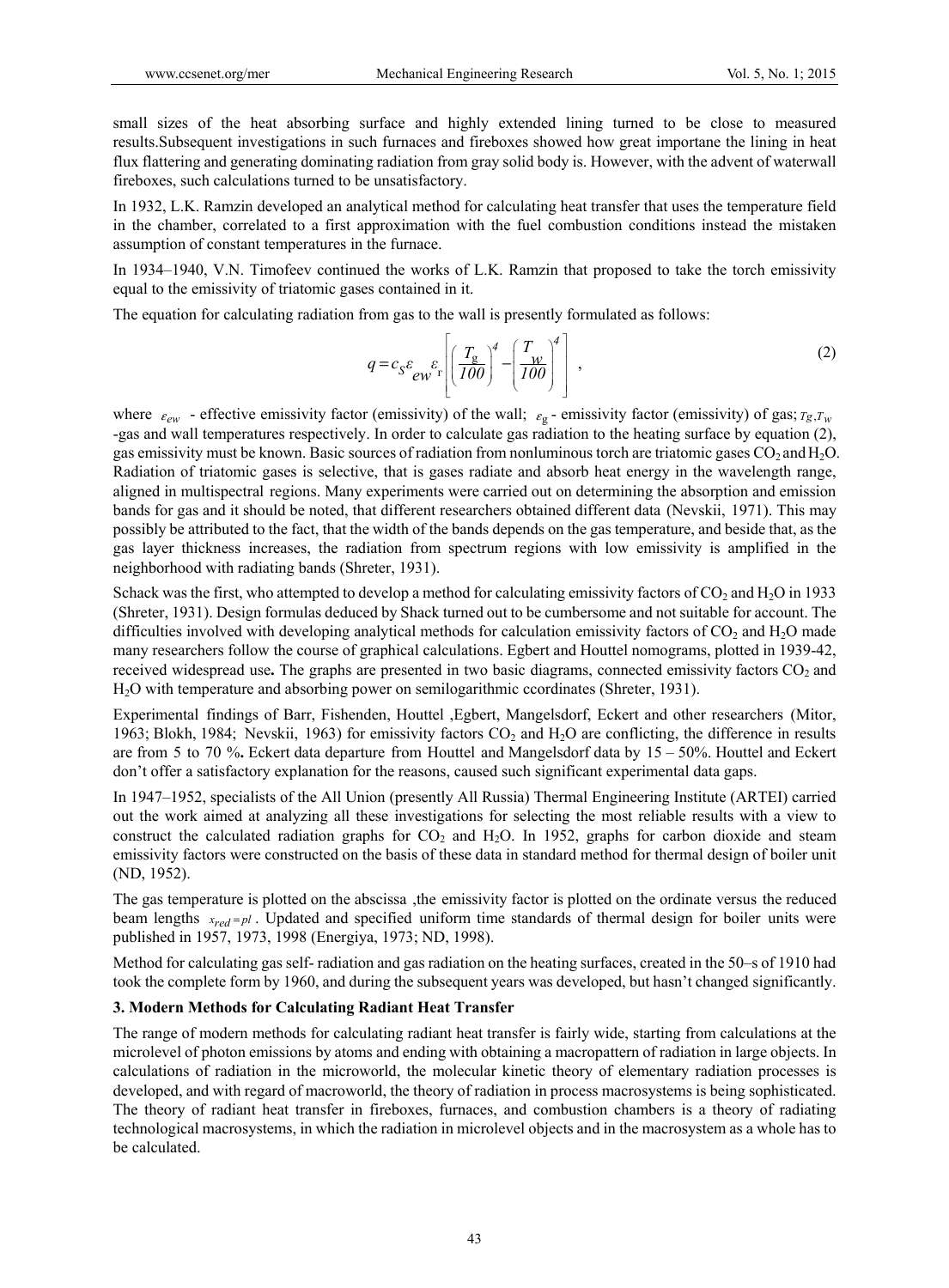Let us consider modern methods for calculating radiative heat transfer. The Monte-Carlo statistical modeling method is based on object physical model, on the use of homogeneous Markov chains (Blokh, Juravlev, & Ryzkov, 1991). It is applicable for solving transfer integrable equations as well. The Monte-Carlo method enables us to bring the amount of simulated photons into millions or more for maximum object approach. Complex radiating volumes, the distribution of thermogas dynamic parameters by them can be modeled, applying the Monte-Carlo method. However, because this method is numerical, it doesn't allow us to obtain analytic dependences correlating radiant fluxes and the data given even for unsophisticated physical models.

The Shwartzshild–Shuter and Eddington method for solving transfer equations is available for short-cut, evaluative calculations owing to averaging of directional intensity, assumption of isotropic dissipation and isothermality of medium and low accuracy of calculations. The use of the Shwartzshild–Shuter method is justified in research on the effect of the parameters and pattern of disperse systems heat radiation at the level of preliminary, qualitative estimates.

The iteration method of Chandrasekar (Chandrasekar, 1993), Nobel Prize winner in physics of 1983, allows to calculate integral and angular parameters of radiation for nonisothermal areas with any distribution of radiative properties by volume and different boundary conditions, for this reason the method has found a wide utility. However, the disadvantages of the method lie in complexity realizations for non-one-dimensional geometry and iteration of computational process in solving finite difference set of equations. Further development of the discrete coordinate method in two-dimensional geometry is iterative method of characteristics, or Vladimirov's method. It is commonly of high precision (more precisely than Carlson method), particularly at heavy optical thickness. The main weakness of this method is spatial checkout fixation , a variety of quadrature formula coefficients, that makes multidimensional problem calculations difficult (Adzeriho, 1975).

The routine method for solving transport equation is the spherical harmonics method, which numerical solution allows to approximate step by step integro- differential equations system by finitely difference equations, followed by matrix isolating technique. In work (Smelov, 1972) it is underlined, that calculation using the matrix factorization method doesn't lead us to round-off accumulation and being stable.

The method of zonal mathematical modeling has received the widest use for calculations of heat transfer in steam boiler boxes.

The basic idea of the zonal method is that the radiating surfaces and gas volumes are subdivided into zones, and that the continuous distributions of temperatures and physical characteristics are replaced by their piecewise continuous approximations consisting of a finite number of radiating macrosystems, homogeneous zones. In consequence of this, the integral-differential equations describing radiant heat transfer are replaced by an approximating system of algebraic equations, and the sought temperatures of zones and heat fluxes between them are determined by solving this system of equations:

$$
\sum_{i=1}^{m+n} a_{ij} T_i^4 + \sum_{i=1}^{m} V_{ij} c_i t_i - c_j t_j \sum_{i=1}^{m} V_{jl} + \sum_{i=1}^{n} \alpha_{kij} F_{ij} (t_i - t_j) + \sum_{r} V_{oj} r c_{or} t_{or} = 0 \quad , \tag{3}
$$

 $j=1+m$ 

$$
\sum_{i=1}^{m+n} a_{ij} T_{ij}^4 + \sum_{i=1}^{n'} \alpha_{kij} F_{ij} (t_i - t_j) + k_i F_j (t_n - t_j) , \quad j = 1 + n
$$
 (4)

where  $a_{ij}$  – is the radiation heat-transfer coefficient; *m, n, m', n'* –the number of volume and surface and neighboring zones respectively ;  $V_{ij}$  – the torch intensity from the *i*-th to the *j*-tha zone ;  $c_{or}$ ,  $c_i$  – the heat capacity;  $a_{kij}$  – the heat transfer coefficient by convection;  $F_{ij}$  – the contact area of volume – surface zones;  $V_{oir}$  – the actuiating flow to the *j*-th zone.;  $k_j$  – the heat transfer coefficient;  $F_j$  – zone area;  $T_k$ ,  $t_n$  – the temperature.

## *Calculation of Heat Transfer in a Steam Boiler Box by the Zonal Method*

In Blokh, Juravlev, and Ryzkov (1991) heat transfer is calculated by the zonal method taking as an example the BKZ-320-140 PT steam boiler box. Furnace space was subdivided into 7 calculated tiers, 14 volume and 40 surface zones. Fig 1,a shows a schematic design of the furnace, Figure 1,b presents distribution of incident radiant fluxes at vertical symmetry axis of the front wall calculated using the zonal method.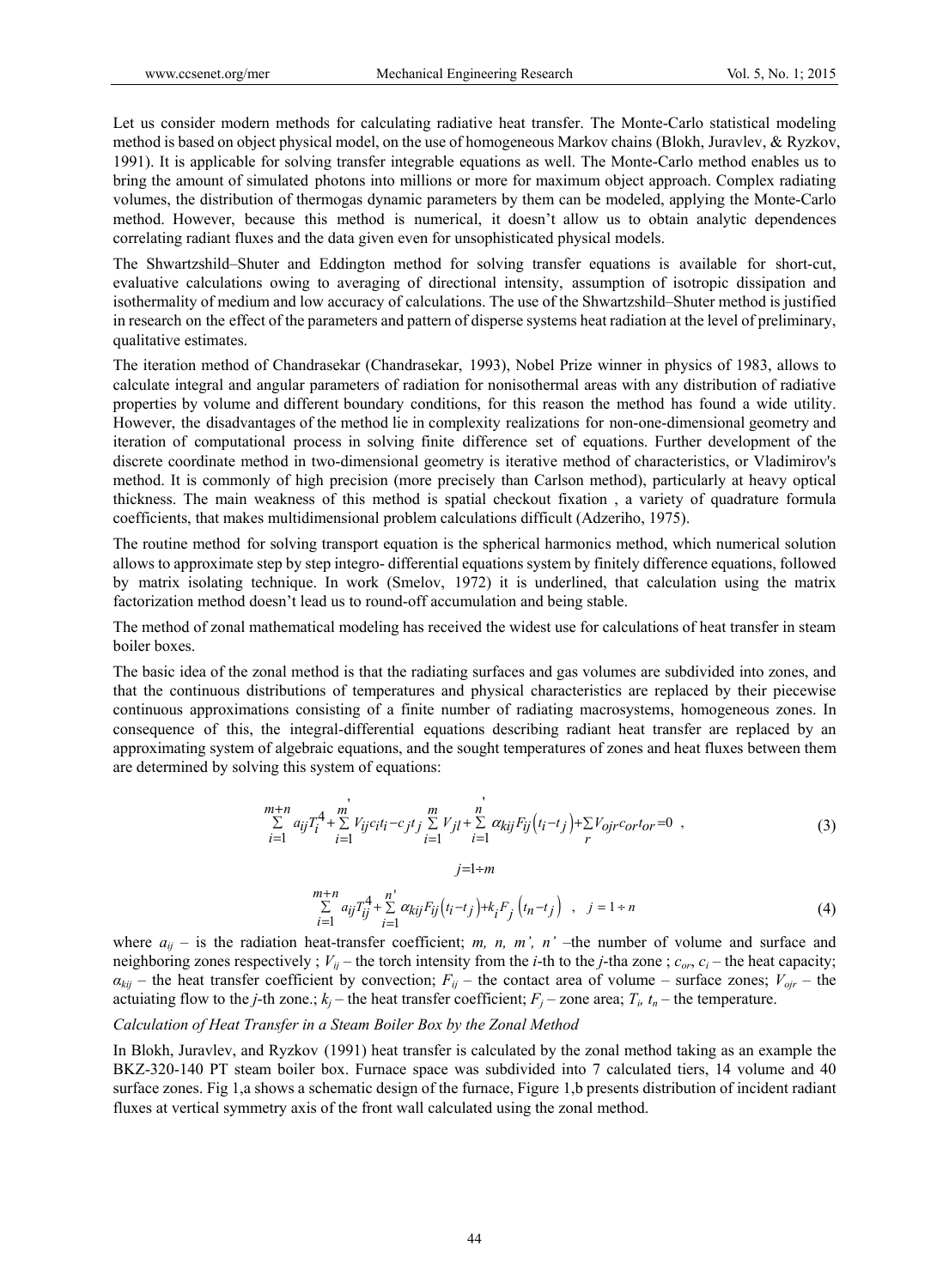

Figure 1. Subdivision of steam boiler box into calculated tiers (а) and distribution of incident radiation fluxes along the front waterwall axis (b)

The arrangement of burners in the furnace is arrowed in Figure 1,a. The maximal heat fluxes falling on the waterwall surfaces are observed in the area of the burners and account for about 500 kW/m<sup>2</sup>.

Radiation fluxes falling from the torch decrease along the furnace height to 230 kW/m<sup>2</sup> at a height of 12 m and to 75 kW/ $m<sup>2</sup>$  in the underceilng zone of the furnace.

The calculated results of distribution for heat fluxes on the front wall vertical symmetry axis are experimentally confirmed.

The difference between heat fluxes along the front wall height obtained by calculation and by measurements reaches 15-20% (Blokh, Juravlev, & Ryzkov, 1991).

## **4. Crisis of the Existing Methods for Calculating Heat Transfer in Torch Furnaces, Fireboxes, and Combustion Chambers**

Despite the fact that the zonal method has been constantly improved for the last 50 years and has been an engineering calculation method, it still has certain shortcomings:

—The differential and algebraic equations are not analytical expressions which crown the development of any theory if it is possible to solve differential equations;

—In calculating radiation from gas, Stefan–Boltzmann's law is used, which was derived for calculating radiation from solid bodies;

—Radiation and absorption from macrolevel systems, volume and surface zones are calculated, whereas radiation in microlevel systems, radiating particles, and elementary (infinitesimal) radiating volumes is not taken into account;

—The volume radiation from the gas that fills fireboxes, furnaces and combustion chambers is replaced in calculations by surface radiation.

The zonal method for calculating heat transfer in torch furnaces and fireboxes that is based on Stefan–Boltzmann's law does not allow to reveal the distribution of heat fluxes over all heating surfaces.

The zonal method was used to calculate the distribution of radiant heat flux in the steam boiler firebox chambers over the frontal wall height along the wall's vertical symmetry (Blokh, Juravlev, & Ryzkov, 1991; Blokh, Juravlev, & Ryzkov, 1991; Alekhnovich, 2007). No data were available on calculating the density of radiant heat fluxes over the perimeter and height of the frontal and lateral walls, and at the periphery of the walls of steam boiler fireboxes. An analysis of the distribution for radiant flux densities over the wall perimeters and heights observed during the operation of steam boiler fireboxes showed, that this distribution has a significantly nonuniform pattern (Makarov, 2012a).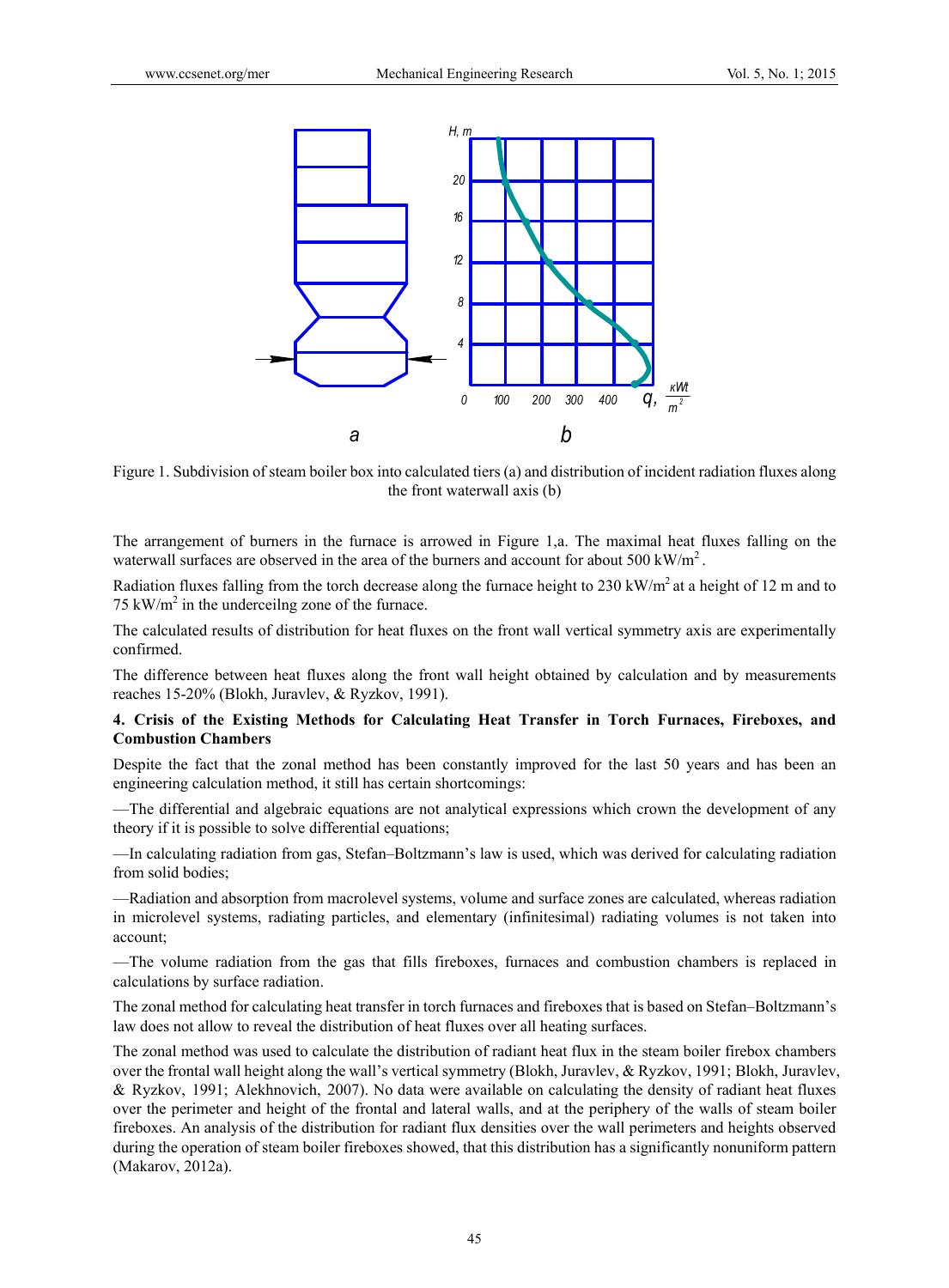Modern science is not a dogma, and obvious need arose to use a fundamentally approach to solving the problem of heat transfer in steam boiler boxes.

At the IV Minsk International Forum on heat-mass exchange (MIF-2000), the existing radiative heat exchange design procedure in furnaces, fire boxes with gaseous ,fuel, pulverized flame that flame is simulated by equivalent gas hemisphere , isothermal volume or bulk bands with *i*- parameters were criticized in series of reports (Germann, 2000).

At the I International Symposium on radiant heat exchange in 1995 it was noted, that there isn't sufficiently safe and effective radiative heat exchange procedure, every existing method has its imperfection and restricted range of application(Germann, 2000).It is concluded in (Germann, 2000), that configuration of radiating gas volume and radiant heat absorbing surface of furnace chamber are disregarded explicitly in the existing method for calculating radiative heat transfer in furnaces and fireboxes. The size, pattern of the radiating volume exert significant determining influence on heat transfer between the heating surfaces.

Radiating rectangular parallepiped, sphere, cylinder follow different laws for radiation and the accuracy of radiative heat transfer calculations in furnaces, fireboxes, combustion chambers is influenced on which set of volume bodies the torch will be modeled. Torch burner length may be different, the torch may be directed to the heating surfaces at different angle, different results of heating can be obtained when it depends on these geometrical parameters of the constant torch power. It has been verified experimentally and analytically, that the determining influence on radiative heat transfer in furnaces and fireboxes exert the torch length and the relative positions of the torch and the heating surfaces (Kutateladze, 1990).

By now, quite a number of facts have been revealed that point to the need of adjusting the existing methods for calculating radiative heat transfer in torch furnaces,fireboxes, and combustion chambers.

Gaseous radiation is characterized by a slightly less dependence from temperature than radiation from gray solid bodies . Radiation from carbonic acid vapour is proportional to the 3.5 power of the temperature, а water vapour radiation is proportional to the third power of the temperature (Kutateladze, 1990). For simplicity, in practical calculations we assume, by convention, that gas radiation is in proportion to its fourth temperature with presenting temperature corrections to the gas emissivity factors (Kutateladze, 1990).

Rise in torch temperature without increase in its power doesn't lead us to the development of furnace capacity. The determining influence on the incident radiation flux densities from the torch on the heating surfaces exerts it's power rather than temperature. At the same temperature of the torch and different power releasing in it, the radiation fluxes falling on the heating surface and the resulting fluxes will be different.The distribution of incident radiation fluxes on the heating surfaces depends on the distribution of power along the torch length.

The torch power can be increased by heating the air supplied. For example, with air heated to 600°C, the torch power increased by 17%, and its temperature rose from 1300°C to 2000°C, i.e., by a factor of 1.5 (Kutateladze, 1990). According to expression (2), the density of total heat flux from the torch to the calculated zone should increase by a factor of 5, and the heating rate should also increase by a factor of 5, which is in contradiction with the energy conservation law. Under the real conditions of heating furnace operation, with air subjected to preheating and with the torch power increased by 17%, the heat flux density and the heating rate increase by 12– 15%, i.e., in direct proportion to the growth of torch power and not to the fourth power of temperature (Kutateladze, 1990).

The use of zonal method for torch modeling by rectangular parallepipeds or radiant areas and determination of the total radiation fluxes on the heating surfaces depending on gas-radiation coefficient and the difference in the fourth power of temperature between parallepipeds, areas, by which a flame is simulated and heating surfaces lead us to quick approximate calculation results. This is because gas structure, geometry, pattern, attitude of a flame and heating surfaces is neglected and Stefan–Boltzmann's law for calculating heat transfer between solid surfaces is used. It must be admitted that path of heat transfer research in furnaces, fire boxes, combustion chambers chosen in 1910-20 investigation and being improved throughout the 20th century has proven to be stalemate.

## **5. Laws for Radiation From Large Gas Volumes**

The laws for heat radiation, disclosed in the late 19th – early 20th century, characterize radiation from black bodies, i.e. solid bodies. The fact, that black body radiation is a quartic function of its absolute temperature was first determined experimentally by Stefan in 1879, then theoretically by Boltzmann in 1884 (Stefan-Boltzmann law).

Planck's law (the Nobel prize of 1918) characterizes spectral irradiance distribution of black body along the wavelength in the radiation spectrum against the body temperature.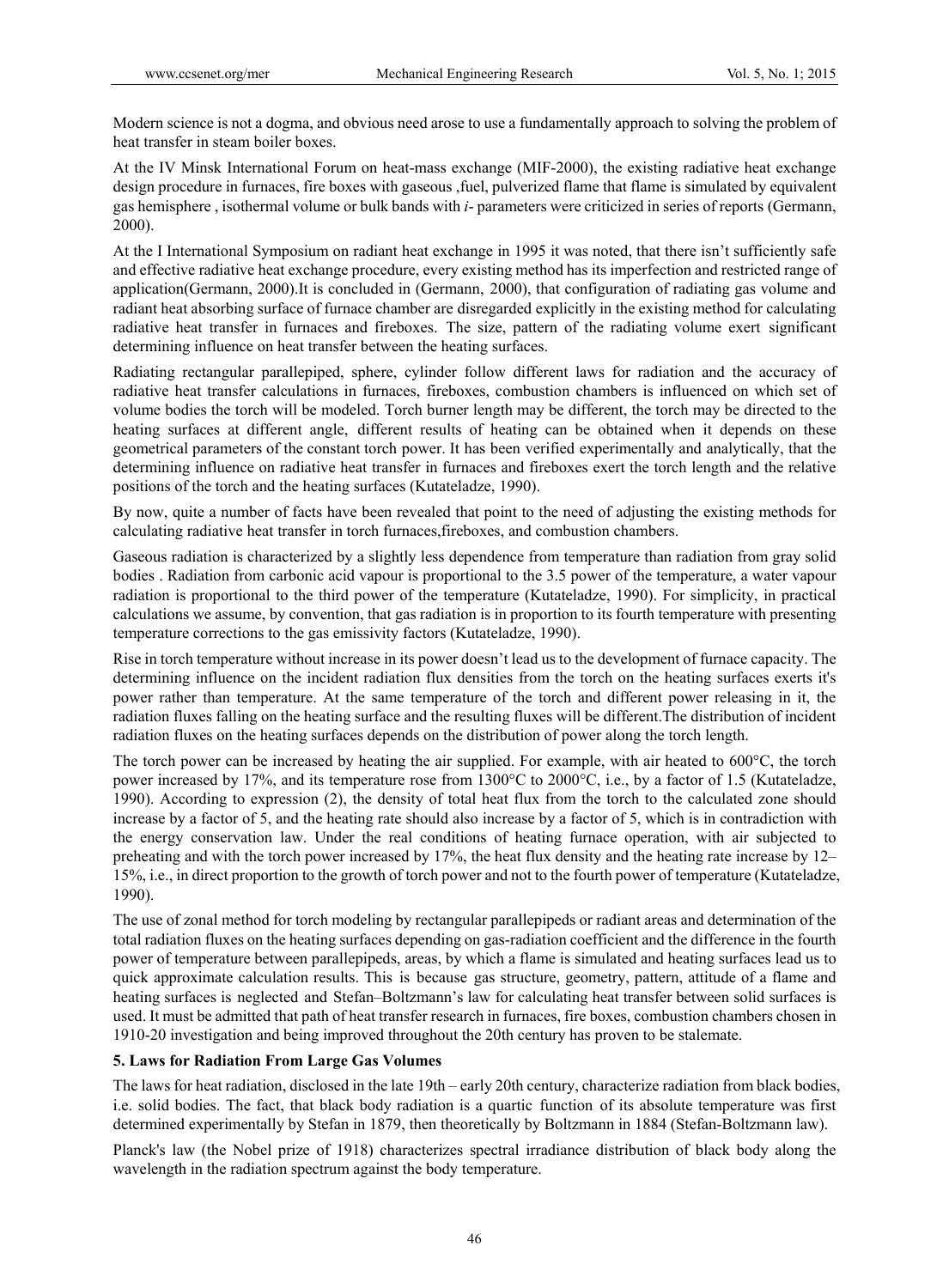Wavelength,at which density of black body radiation attains its maximum value, arises from Wien displacement law (the Nobel prize of 1911).

Kirchhoff's law suggests, that ratio between surface density of real body radiation and absorption body coefficient is equal for all the bodies at the same temperature and equals surface density of black body radiation at the temperature given

According to Lambert's law(1760) the intensity of surface radiation in any direction, making an  $\alpha$  angle with the normal to a surface is directly proportional to cosine of the angle:

Absorption and scattering of radiation flux is characterized by Bouguer-Lambert-Beer law, that surface radiation fallout in its passage through unit layer absorber material is in proportion to material attenuation coefficient and beam path length in this layer.

In the 17th– 20th centuries in the scientific world there was a good tradition to name the law after the author, discovered it. It is evident nowadays, that the scientific ethic binds the researchers to mention the author's name when they follow his law in their studies. The point of the discovery is thus the following.

Solid fuel, fired on fire grates, was the main type of fuel in the 19th – early 20 century, and calculations of heat transfer, made on the base of black body radiation satisfactorily agreed with the measured data of heat surface temperatures. In the 20th and 21st centuries liquid, gaseous, pulverized fuel was used in furnaces, fire boxes, combustion chambers with the flaring formation of volume radiant body - gas radiative torch of a few kW to some hundreds, sometimes several thousands MW in one or a score of burners. (Figure 2, Figure 3).



Figure 2. Fuel torch shape and structure with distribution of isotherms over the volume. 1 – burner; 2 – torch; 3 – combustion products



Figure 3. Torch and distribution of isotherms in the steam boiler firebox. 1 – Burner; 2 – firebox; 3 – torch; 4 – waterwall surfaces.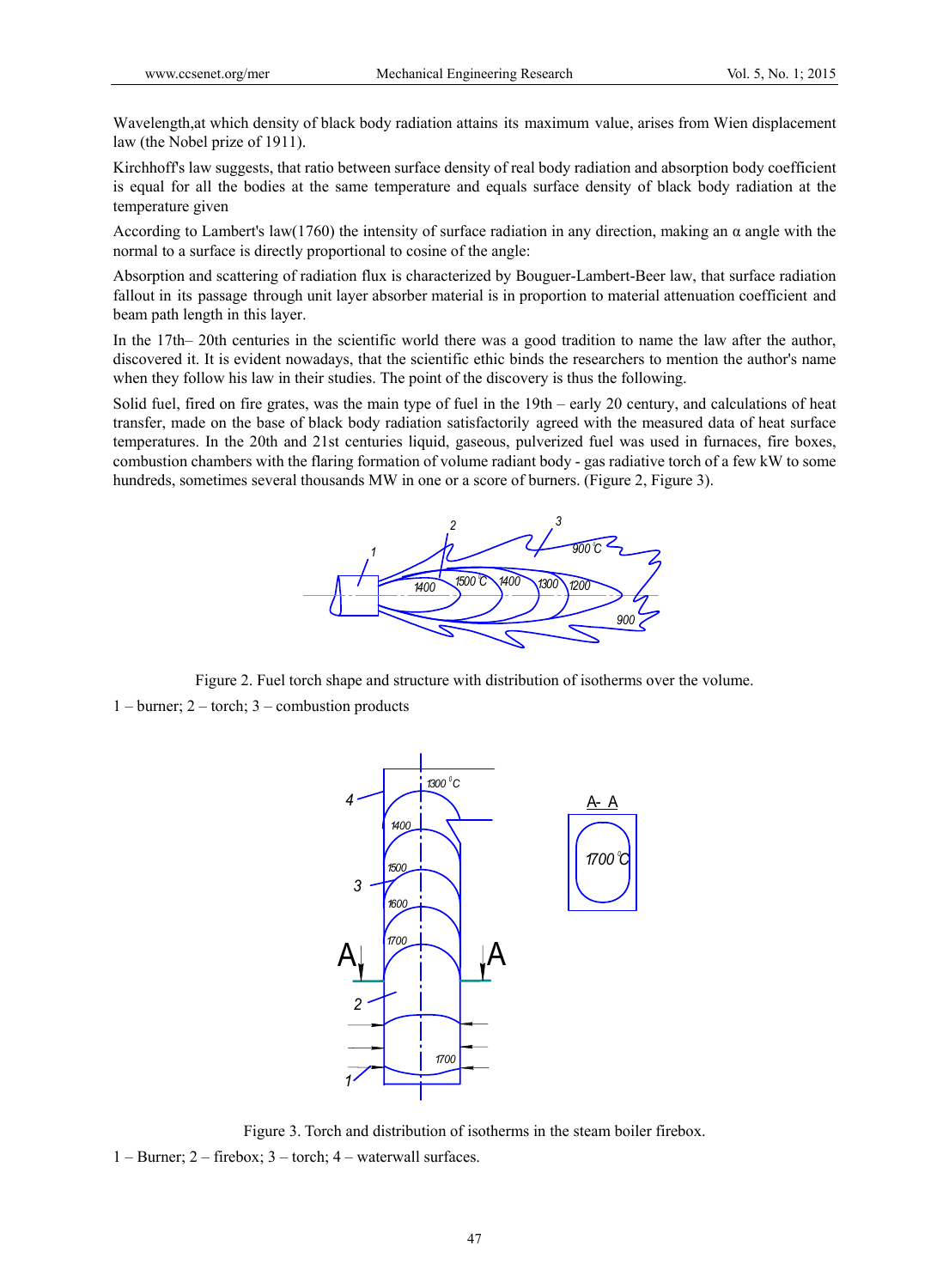Laws of blackbody radiation are not applicable to heat transfer calculations of large gas volumes.

In flaring fuel on a single burner, the torch represents gas radiant volume in the form of spheroid of 0, 3 to 6 meters in length, with a diameter of major circle from 0,1 to 3,0 meters (Figure 2). Torch, generated by few tens of burners in steam boiler boxes represents gas radiant volume in the form of cylindroids of 10 to 50 meters height (Figure 2), the major axis of ellipse is of 3 to 20 meters in length. Thus, in flaring liquid, gaseous, pulverized fuel , we obtain large radiant gas volumes and in calculating heat transfer, it is necessary to calculate volume radiation rather than surface radiation, considering radiation of a number of gas layers, a number of radiative atoms, gas electrons. For solving this problem, we need triply integrate by gas volume, that is an intricate problem.

The laws of radiation from gas volumes, torch gas layers and electric arc burning in metal vapors of electric arc and plasma arc steel melting furnaces disclosed in 2001 make it possible to calculate volume radiation of torch gas layers to the heating surface. The laws of radiation from torch gas layers were established by the author of this article in 2001 (Makarov, 2003a, 2003b), and during the subsequent decade, this scientific disclosure was verified and approbated, and works were carried out on experimentally confirming and developing the geometrical, physical, and analytic models of torch as a source of heat radiation, and on elaborating the techniques for calculating heat transfer in torch furnaces, fireboxes, and combustion chambers (Makarov & Dunaev, 2004; Makarov & Krivnev, 2002; Makarov, 2000; Makarov, Chernyshov, & Voropaev, 2006; Makarov & Voropaev, 2004). After carrying out these works, the author of this article filed an application for a scientific disclosure, and in 2011 the relevant patent was granted (Makarov, 2012b).

Radiant heat transfer is common for torch and electric arc furnaces.

The essence of the laws for heat radiation from gas volumes consists in the following. Cylinder gas volumes may be inscribed in gas radiating volumes in the form of ellipsoid and elliptic cylinder, formed in fuel flaring, that is radiation from gas ellipsoid, elliptic cylinder may be approximated by radiation from gas cylinder volumes.

From the laws of radiation from coaxial cylinder gas layers, volumes, radiation from all the layers of large cylinder gas volumes may be equivalently replaced by radiation from central cylinder gas volume of a small diameter**.** Make certain of justification for these arguments. Let us assume, that isothermal cylinder gas body of 10 meters height, 4.9 meters in diameter is formed in steam boiler box during fuel firing (Figure 4). Let us assume that 18 kg of fuel oil is burnt in furnace every second and hereby all the  $30\times10^{-30}$  chemical atoms, involving in the combustion process, implicate in photon energy emission. The power of 700 MWth, which is steadily distributed along the full cylinder gas volume, releases hourly in a furnace. Let us divide isothermal cylinder radiative and absorbing gas volume by three equal in gas cylinder volume, layers 1-3. Every layer has equal  $10\times10^{30}$  atoms. We have calculated angular radiation coefficients, average beam path lengths, radiation fluxes density on dF calculated platform for every cylinder, layer (Makarov, 2012c, 2012d). As a result of calculations**,** we have disclosed four laws for heat radiation from isochoric coaxial cylinder gas volumes (Makarov's regularities ) (Makarov, 2014e).



Figure 4. To the calculation of radiant fluxes from coaxial cylinder gas volumes 1-3. l<sub>i</sub>, l<sub>j</sub>, l<sub>av</sub> – the distance from  $dF_{1i}$  surface elements and arithmetic mean distance to  $dF$  calculated area.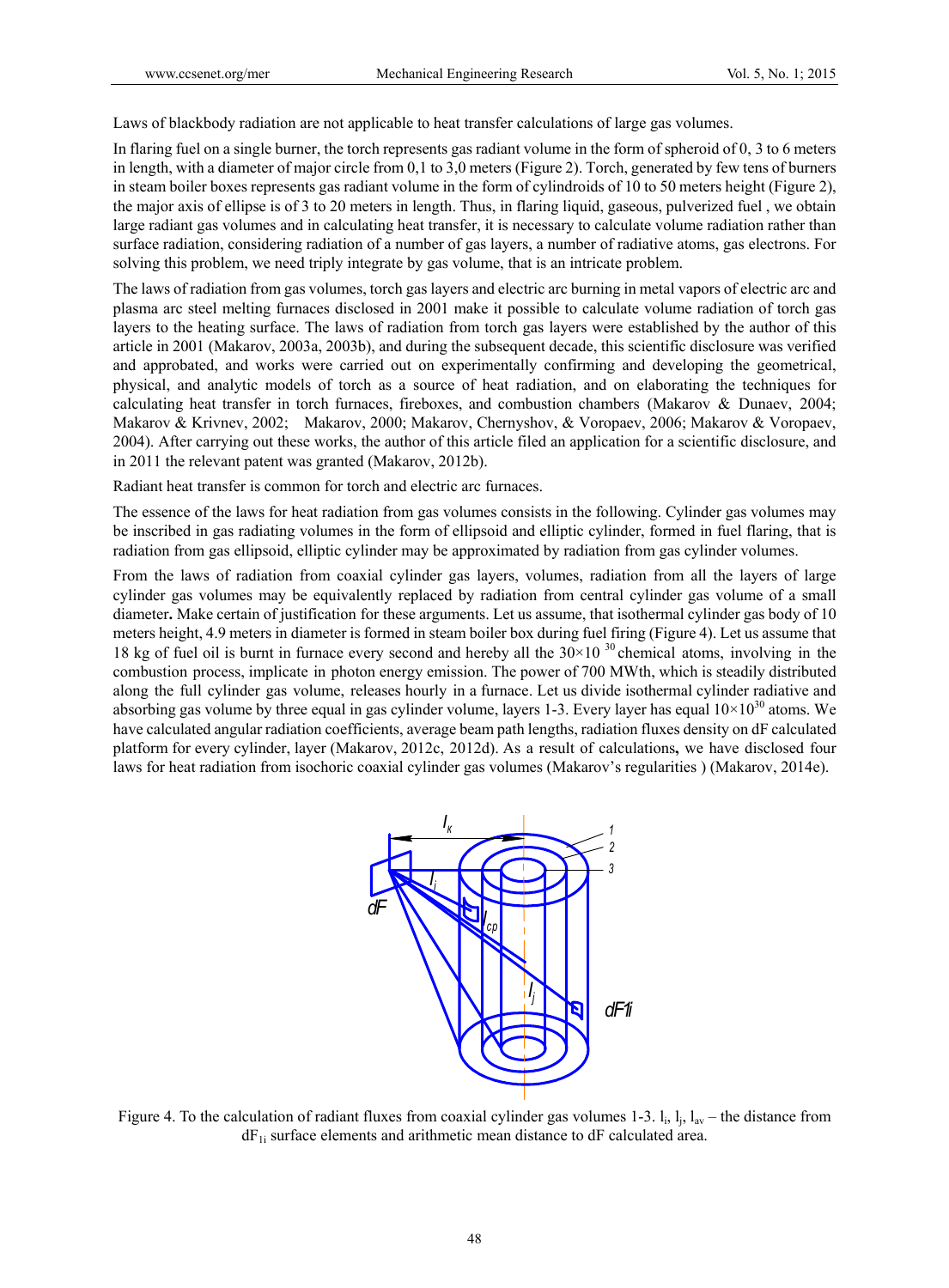#### *5.1 The First Law:*

"Elementary view factors of radiation from coaxial cylindrical gas layers are equal to each other ":

$$
\phi_{F_{I}dF} = \phi_{F_{2}dF} = \phi_{F_{3}dF} = \phi_{F_{I}dF}
$$
\n<sup>(5)</sup>

where  $\phi_{F_1 dF}$ ,  $\phi_{F_2 dF}$ ,  $\phi_{F_3 dF}$ ,  $\phi_{F_i dF}$  –

elementary view factors of radiation from the first, second , third, *i*-th coaxial cylinder layers on the calculated area *dF.*

## *5.2 The Second Law:*

"The average path length of beams from coaxial cylindrical gas layers to the calculation area is equal to the arithmetic mean distance from the symmetry axis of cylindrical layers to the calculation area":

$$
l_{\rm av} = l_{I} = l_{2} = l_{3} = l_{i} = \left(\sum_{j=1}^{n} l_{j} / n\right),\tag{6}
$$

where,  $l_1$ ,  $l_2$ ,  $l_3$ ,  $l_4$ ,  $l_{av}$  – the average beam path length from the first to the *i*-th cylinder gas layer, respectively, the arithmetic mean distance from the summetry axis to the calculation area dF.

**The third law**: "The densities of radiation fluxes falling from isochoric coaxial cylindrical gas volumes the calculation area are equal to each other" :

$$
q_{F_1dF} = q_{F_2dF} = q_{F_3dF} = q_{F_i dF}
$$
\n(7)

#### *5.3 The Fourth Law:*

"The total density of radiation fluxes falling on the calculation area from a few radiating and absorbing cylindrical gas volumes (layers) forming the flame is equal to the density of radiation flux from a small diameter coaxial cylindrical gas volume falling on the calculation area at the radiation power releasing in a small diameter cylindrical gas volume and equal to the total radiation power releasing in all coaxial cylindrical gas volumes radiating on the calculation area,"

$$
q_{F_3 dF} = \sum_{i=1}^{n} q_{F_i dF}
$$
\n<sup>(8)</sup>

#### *5.4 The Fifth Law:*

"In modeling a flame and an arc by isothermal coaxial cylindrical gas layers and calculating radiative heat transfer, the results of calculations include the volume radiation and absorption in all flame layers and the transfer of heat between them and all heating surfaces."

It follows from five laws of heat radiation, that radiation from isothermal coaxial cylindrical gas volumes is invariant, i.e., the parameters of their radiation, properties are equal to each other.Hence, the radiation from any large gas volume of a high power may be equivalently replaced by radiation from coaxial cylinder gas volumes of a small diameter equal in power .The laws for heat transfer from gas volumes spare us from triple , quadruple integration in radiative heat transfer calculating and make it possible to estimate parameters for radiation from cylinder gas volumes by single integrating of geometric and trigonometric dependences of coaxial cylinder volume of small diameter or , as it is often determined, linear radiation source. Integrating geometrical relations between linear radiation sources and heating surfaces at their any attitude, the author of this article has practically solved the problems of determinating radiation parameters of mentioned bodies and surfaces (Makarov, 2014e).

## **6. Calculation of Heat Transfer in the Firebox of a Tgmp-314 Steam Boiler**

Let us calculate heat transfer in the fire box of a TGMP-314 steam boiler with reference to distribution of isotherms and power along the torch height which is the case for opposite arranged burners (Abrutin, Antonov, & Usman, 1981; Usman, Eniakin, & Filatov, 1985; Zroichikov, Eniakin, Glusker, 2002). The firebox of a 300 MW power unit has the shape of a rectangular parallelepiped with height  $H_f = 35$  m, width a = 14 m, and depth b = 7 m. The boiler operates on fuel oil and is equipped with 16 burners with a total throughput capacity of 67 t/h, which are installed in opposite directions in two tiers,8 in each tier at 3 and 6 m height from the bottom surface (Figure 5).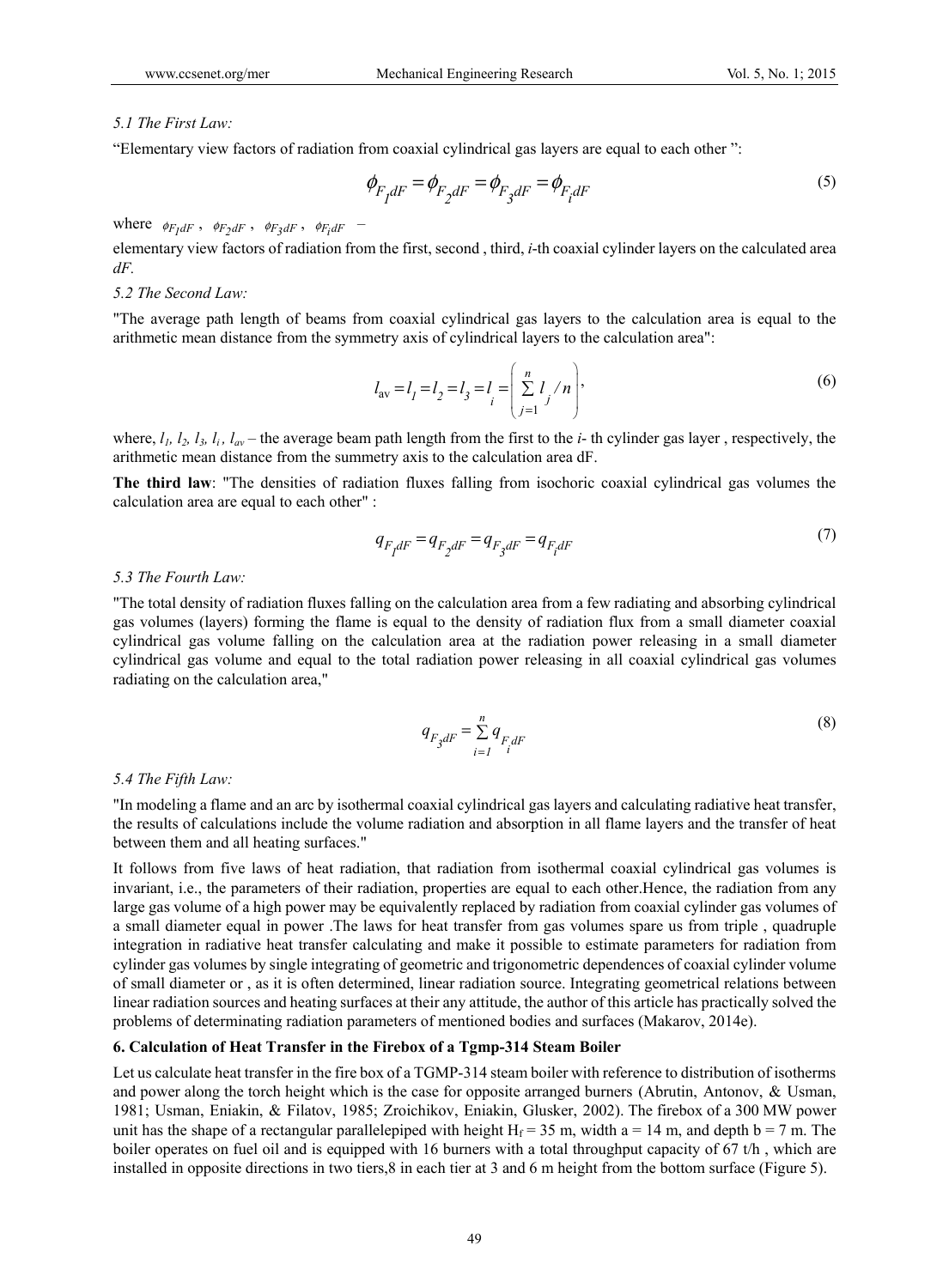The air excess factor in the furnace  $\alpha = 1.03$ , and the gas recirculation ratio r = 0.16 (Abrutin, Antonov, & Usman, 1981). With these values of air excess factor and gas recirculation ratio the average values : particle diameter  $d_p$ = 0,278 mcm, density  $\rho = 2 \times 10^3$  kg/m<sup>3</sup>, and concentration  $\mu$  = 0,06 g/m<sup>3</sup> are determined in Blokh (1984). The medium attenuation coefficient  $k = 0,162$ .

Figure 5 shows the distribution of isotherms along the height of the TGMP-314 steam boiler box with opposite directed burners.

The torch fills the entire firebox chamber along the firebox height and perimeter and has the shape of a The isotherms divide the straight elliptical cylinder into six volume bodies.

Six volume bodies with ellipses in their bases and vertices and with a parabolic generatrix (the torch vertical parts) have the shape of elliptical paraboloids resting on the seventh volume body having the shape of a truncated ellipsoid of revolution (the horizontal part of torch). Ellipsoid of revolution is spaced in the interior of a truncated ellipsoid, which is formed by isotherm of 1900 $\mathrm{^0C}$  in the shape of volume zone with maximal temperature in the firebox of a TGMP-314 steam boiler.

For increasing the calculation accuracy , we inscribe four straight circular cylinders in a torch and simulate it by seven tiers 1-7 of vertical cylinder sources (tier of fours horizontal cylinder sources),and by two tiers 8-9 of horizontal cylinder sources (tier of fours horizontal cylinder sources) , while they are spaced in the course of burner axes (Figure 5).



Figure 5. Distribution of isotherms and cylinder sources of radiation by which flame is simulated in the firebox of a TGMP-314 steam boiler with opposite directed burners

 $a$  – side view;  $b$  – top view; 1-7 – the first –the seventh tiers of vertical cylinder sources, respectively; 8, 9 – the eighth and the ninth tiers of horizontal cylinder sources.

The power releasing in the torch is determined from the expression:

$$
P_f = Q_f^P B_k \tag{9}
$$

where  $Q_H^P$  is the fuel heating value equal to 41 MJ/kg, and B<sub>k</sub> is the fuel flow rate equal to 67 t/h; P<sub>f</sub> = 770 MW.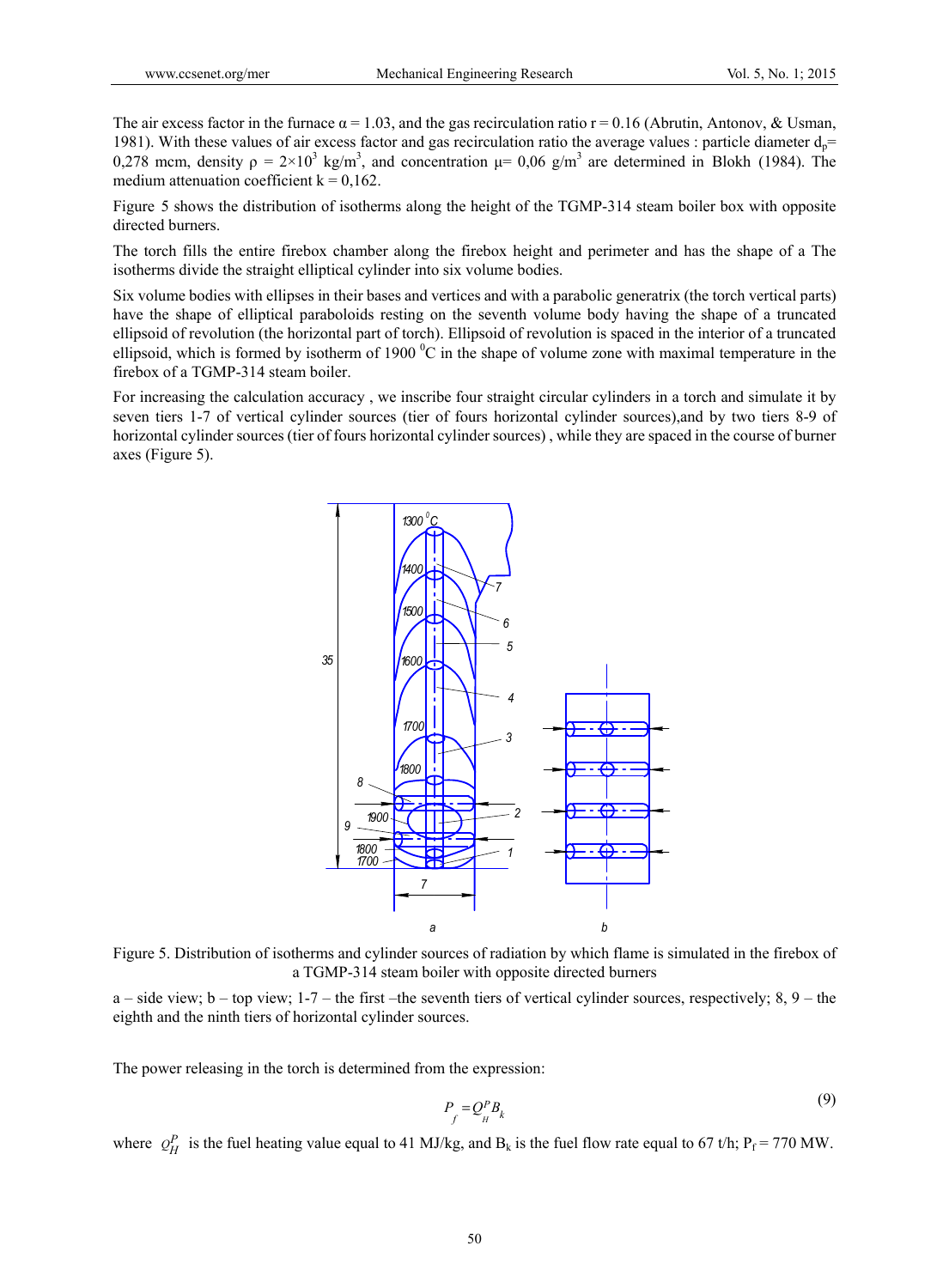For calculating the power distribution along the torch height, let us make a proportion which composed of temperatures and zone volumes of the torch. For any flame a proportion for determining the power releasing in each of volume zones may be written:

$$
P_1: P_2: P_3 \dots P_i = T_1^3 V_1: T_2^3 V_2: T_3^3 V_3 \dots T_i^3 V_i \tag{10}
$$

where  $P_1 - P_i$  – the powers releasing in the first- *i*-th volume zones of a torch;  $T_1 - T_i$  – the temperatures of the first – *i*-th volume zones respectively.

The product obtained during calculation the proportion (10) torch power fraction, releasing in the torch volume zone into the torch power, gives the heating power , releasing in the volume zone given.

According the Equation (10),we obtained the powers releasing in volume bodies, torch zones and the power, releasing in every linear radiative source of 1-9 tiers :  $P_1 = 15 \text{ MW}$ ;  $P_2 = 24 \text{ MW}$ ;  $P_3 = 24 \text{ MW}$ ;  $P_4 = 31 \text{ MW}$ ;  $P_5 = 24 \text{ MW}$ 14 MW;  $P_6 = 14$  MW;  $P_7 = 7.5$  MW;  $P_8 = 33$  MW;  $P_9 = 33$  MW.

In the lower volume zone, restricted by isotherms of 1700  $\rm{^0C}$  and made up the third part of the firebox space 66 % of torch power is released. In the lower one third part of the firebox space at a distance of 0 to 11 m over the bottom height 66 % of fuel is burned that causes here the torch power concentration and rise of volume zone with the maximal temperature of 1900 С (Figure 5). It is known, that volume burning velocity increases with the temperature increase and vice versa, with the increase in the volume burning velocity,volume temperature increases that causes the power concentration and high temperatures in the lower volume zone of the firebox. The third height part of torch volume between isotherms of 1700 and 1500  $^0C$ , accounts for 23 % of fuel rate and torch power and 11 % of fuel is burning and 11 % of torch power is releasing in the one third higher part of torch volume torch power .

We calculate the incident integral heat flux density from the torch on the following surfaces: on the frontal wall over the wall's vertical symmetry axis; on the frontal wall over the vertical line 4.7 m off the frontal wall vertical symmetry axis or 2.3 m off the parallepiped side edge (firebox); on the sidewall along the vertical symmetry axis; on the sidewall along the vertical line 2.0 m off the sidewall vertical symmetry axis or 1.5 m off firebox side edge. Calculation of the incident integral radiation flux density from every cylinder source of horizontal and vertical volume zone on the *i*-th wall surface elemental area was made by Equation (Makarov, 2014e):

$$
q_{inj} = \frac{\phi_{ji} P_j e^{-kl}}{F_i} \tag{11}
$$

where  $\phi_{ij}$  is the local view factor of radiation from the *j*-th cylindrical radiation source on the *i*-th area, which is determined from the analytical expressions given in (Makarov, 2014e);  $P_i$  is the power of the *j*-th cylindrical source, MW;  $F_i$  is the surface area of the *i*-th elemental area,m<sup>2</sup>; and l is the average beam path length, m.

The density of incident integral radiation flux from the torch on the *i*th elemental area is determined as the sum of integral heat flux densities from all cylindrical sources:

$$
q_{i\neq j, \text{fl}} = \sum_{j=1}^{36} q_{inj}.
$$
 (12)

The density of incident integral radiation flux on the *i*th area caused by reflection of torch radiation from the bottom, ceiling, walls as well as the density of incident integral radiation flux from the radiant surfaces of the bottom, ceiling, walls and convective flux density is not determined due to the fact, that they add up to no more than 5 % of incident integral heat flux density from the torch to the *i*th elementary area p is determined as the sum of integral heat flux densities from all cylindrical sources if the refractory coat is absent (Makarov, 2014e).

Figure 6 shows the calculation results of incident integral radiation fluxes on the waterwall surfaces of the firebox of a TGMP-314 steam boiler with opposite directed burners.

Graph 2 characterizes the distribution of integral radiation flux density along the frontal wall vertical symmetry axis. In consequence of symmetry of the firebox, it also characterizes the distribution of integral radiation flux density along the rear wall vertical symmetry axis. According the measurement results the distribution of integral radiation fluxes along the frontal and side vertical symmetry axis is the same and is characterized by curve *1* (Abrutin, Antonov, & Usman, 1981). The measurement results (curve *1*) did not vary more than10 per cent from calculation results along the frontal wall vertical symmetry axis, testifying that the developed firebox of a TGMP-314 steam boiler adequately reflects the real conditions.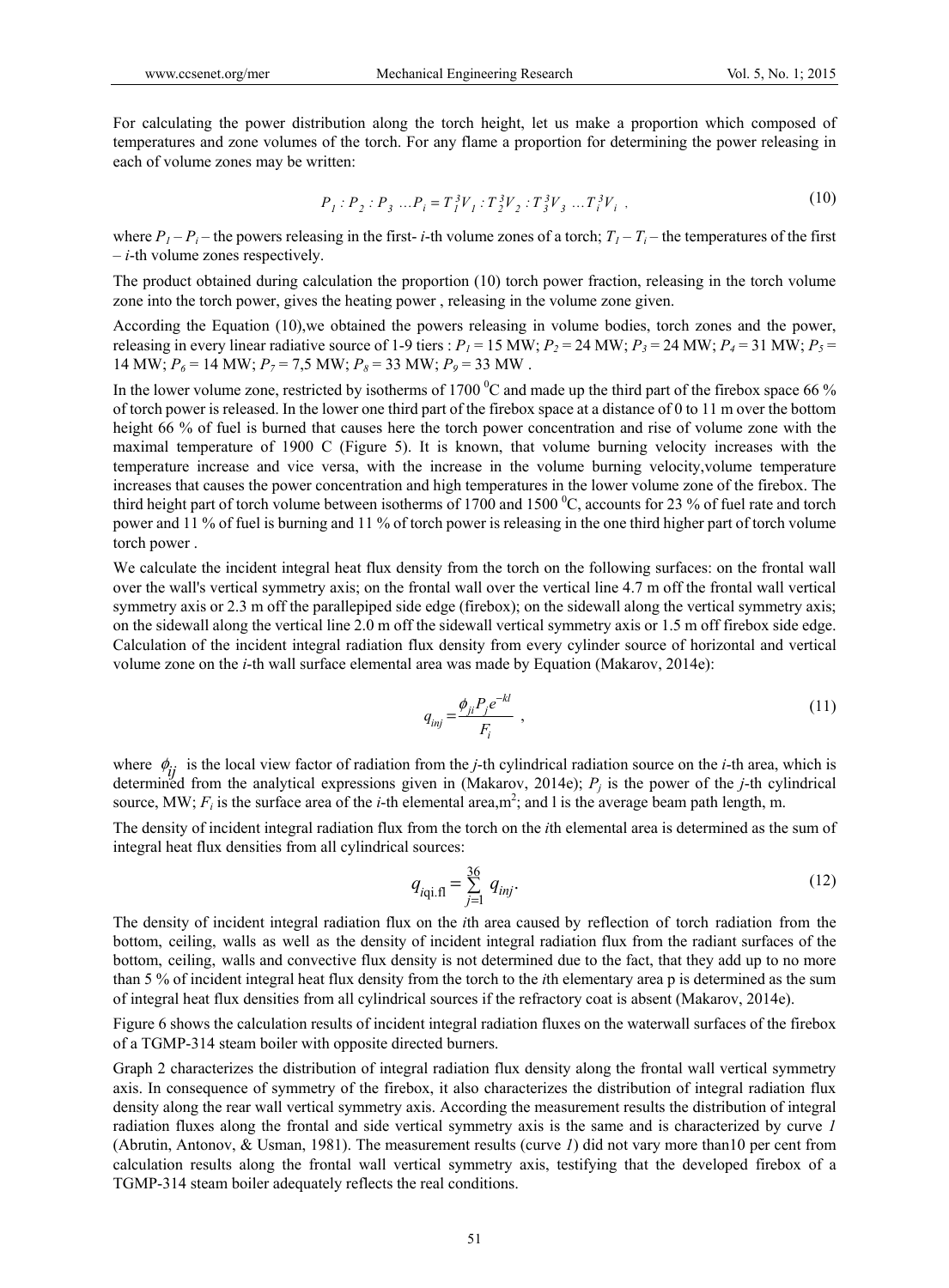The maximal integral radiation fluxes are observed on the front and rear walls at a height of 12-16 m (4-5 m above the top tier of burners). The waterwall surfaces at a height of 12-16 m experience the maximal radiation from the horizontal volume zone and rear walls at a height of 12-16 m (4–5 m above the top tier of burners). The waterwall surfaces at a height of 12–16 m experience the maximal radiation from the horizontal volume zone and

Zone of maximum heat release at height of 2-5 m from the back bottom is characterized by the maximal integral radiation flux densities from the flame to the walls equaled to  $680 \text{ kW/m}^2$ . Heat release in torch decreases along the torch height, as integral radiation flux densities from the torch decrease on the waterwall surfaces along the wall height.



Figure 6. The distribution of integral radiation flux density along the frontal and side wall height of the firebox of a TGMP-314 steam boiler with opposite directed burners

1 – the measurement results of the distribution of integral radiation flux density along the frontal and side walls vertical symmetry axis (Abrutin, Antonov, & Usman, 1981); 2 – the calculation results of the distribution of integral distribution flux density along the frontal wall vertical symmetry axis ; 3 – the same is along the side wall vertical symmetry axis; 4, 5 – the calculation results of distribution of the integral flux density along the frontal wall vertical symmetry axis ; calculation results of distribution of the integral radiation flux density along the height of lateral wall respectively at a distance of 2 m from lateral wall vertical symmetry axis and along front wall at a distance of 4.7 m from front wall vertical symmetry axis.

The surface zone of frontal wall is located at a height of 4.5 m from the surface bottom opposite the volume zone of the maximal heat release and torch temperature which is characterized by the maximal nonuniformity of integral radiant heat flux densities from the torch (Graph 1). The maximal density of integral radiant flux of 680 kW/m<sup>2</sup> is observed in the center of the waterwall surfaces, the density of integral radiant fluxes decreases by 230 kW/m<sup>2</sup> to the wall periphery. The maximal nonuniformity of integral radiant heat flux densities is observed on the wall surfaces opposite the zone of the maximal heat release from torch: the maximal density of integral radiant heat flux in the center of the frontal wall three times higher than the density of integral radiant heat flux at the periphery of the frontal wall.The distribution of integral radiant flux densities along the lateral wall surfaces are characterized by similar nonuniformity.

It is known, that with increasing the density of incident integral radiation flux on the waterwall surfaces, increases the density of deposits inside the tubes (Davidzon, 2001).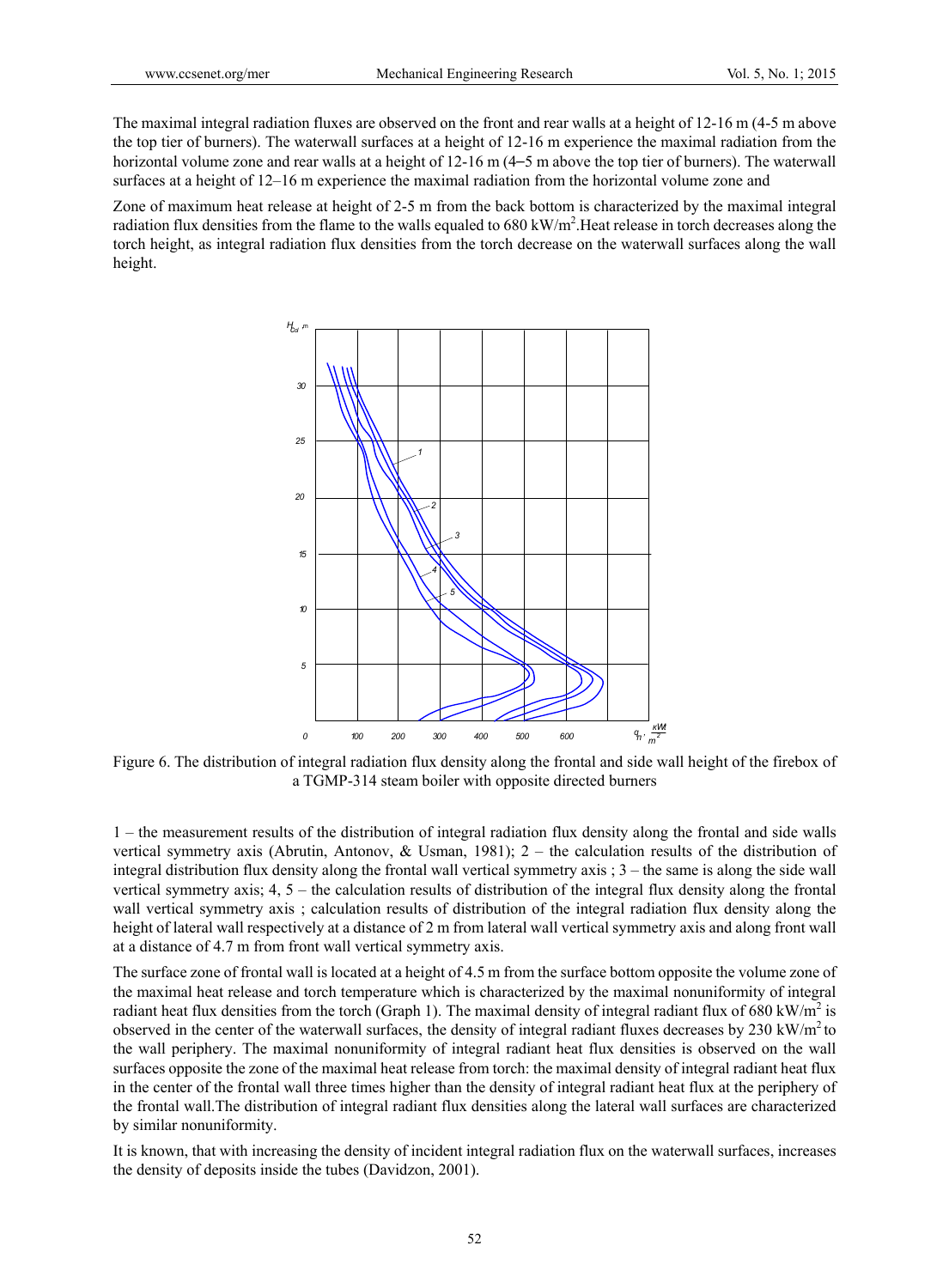The nonuniformity of integral radiant heat flux densities along the perimeter decreases at a height of 15–25 m from the bottom, the difference in the maximal in the center and minimal at the wall periphery densities of integral radiant fluxes doesn't amount to more than a factor of 2. The calculated data of distribution of integral radiant heat flux densities along the frontal wall width of steam boiler box with opposite arranged burners agree closely with the results from measurements of deposits inside the tubes.

The deposits are distributed ununiformly over the tube waterwall surfaces: the maximal number are observed in the zone of the largest heat flow near the burners (along the furnace height) and in the center of each wall (Kozlov, Zroichikova, & Belov, 2003), the minimal – at the furnace wall periphery.

#### **7. Conclusions**

Thus, theory for radiative heat exchange based on the laws for heat radiation from surfaces of black body radiation is replenished by five laws for heat radiation from gas volumes. The disclosed laws for heat radiation from gas volumes allow us to develope the torch model in the form of radiative gas volume and modern method for calculating heat transfer in torch furnaces, fireboxes. Volume torch pattern, consisted of a set of coaxial radiating and absorbing cylinder gas volumes, layers is used in radiative heat exchange calculation of torch furnaces (Makarov, Chernyshov, & Voropaev, 2006; Makarov, 2012d), steam boiler boxes (Makarov, 2003; Makarov, 2003; Makarov, 2003; Makarov, & Voropaev, 2004), combustion chambers of gas-turbine plants (Makarov, Chernyshov, & Voropaev, 2006; Makarov & Voropaev, 2004). Calculation results agree closely with measured data of heating fluxes and temperatures in furnaces, fire boxes, combustion chambers (Kozlov, Zroichikova, & Belov, 2003). The discovery enabled us to design new torch furnaces, fire boxes, combustion chambers. On the basis of disclosed laws for radiation from large gas volumes, it was developed 18 innovative steam boiler boxes, torch heating and electric arc melting furnaces, combustion chambers, ways of heating and melting the metal, providing the improvement in the quality of production, reduction in time of heating and melting the metal, improving the efficiency of plants, decrease in fuel and electric energy consumption, unit pollutant emissions (Makarov, 2012d; Makarov, 2014e; Abrutin, Antonov, & Usman, 1981; Usman, Eniakin, & Filatov, 1985; Zroichikov, Eniakin, Glusker, 2002).

The developments are protected by 18 patents (Makarov, & Shevchenko, 2010; Makarov & Voropaev, 2012; Makarov, Kruglov, & Rybakova, 2014a; Makarov, Kruglov, Rybakova, 2014b).

# **References**

- Abrutin, A. A., Antonov, A. Y., & Usman, Y. M. (1981). Pecularities of heat exchange in powerful oil-fired unit with bottom arrangement of burners. *Electricheskiye stancii, 9*, 27-30.
- Adzeriho, K. S. (1975). *Lectures on Radiation transfer theory/ under the editorship of M.A. Elyashevich*. Minsk: BSU publishing.
- Alekhnovich, A. N. (2007). The thermal efficiency factor of furnace waterwalls as applied to the standard method for thermal calculation of boilers. *Therm. Eng., 9*, 23-29.
- Blokh, A. G. (1984). *Heat Transfer in Steam Boiler Fireboxes*. Energoatomizdat, Leningrad.
- Blokh, A. G., Juravlev, Y. A., & Ryzkov, L. N. (1991). *Radiative heat exchange: Reference*. М.: Energoatomizdat.

Chandrasekar, S. (1993). *Radiation transfer*. М.: IL.

Davidzon, M. I. (2001). The effect of heat flux density on the formation of in tube deposits. *Therm. Eng., 1*, 72-73.

Energiya, M. (1973). *Thermal Design of Boiler Units (a Standard Method)* (in Russian).

- Germann, M. L. (2000). Engineering method for calculating temperature condition of shell boilers with terminal furnace. In M. L. Herman, V. A. Borodylia, E. F. Nogotov, & G. I. Palchenok (Eds.), *The IV Minsk International Forum on heat-mass exchange (MIF-2000): Proceedings of the Forum.P.2. Radiative and combined heat transfer* (pp. 21-31). Minsk: ANK publishing. A.V. Luikov Heat and Mass Transfer Institute of the National Academy of Sciences of Belarus.
- Kirpichev, M. V. (1924). About heat transfer in boilers. *Usp.Tepl. Tekhn., 2*, 17–35.
- Kozlov, Y. V., Zroichikova, T. V., & Belov, V. A. (2003). Ways of improving the reliability of furnace waterwalls. *Electricheskiye stancii, 5*, 17-19.
- Krivandin, V. A., & Egorov, А. V. (1989). *Thermal performance and constructions of iron and steel furnaces: textbook*. М.: Metallurgiya.
- Kutateladze, S. S. (1990). *Heat Transfer and Flow Friction: Handbook.* Energoatomizdat, Moscow. (in Russian).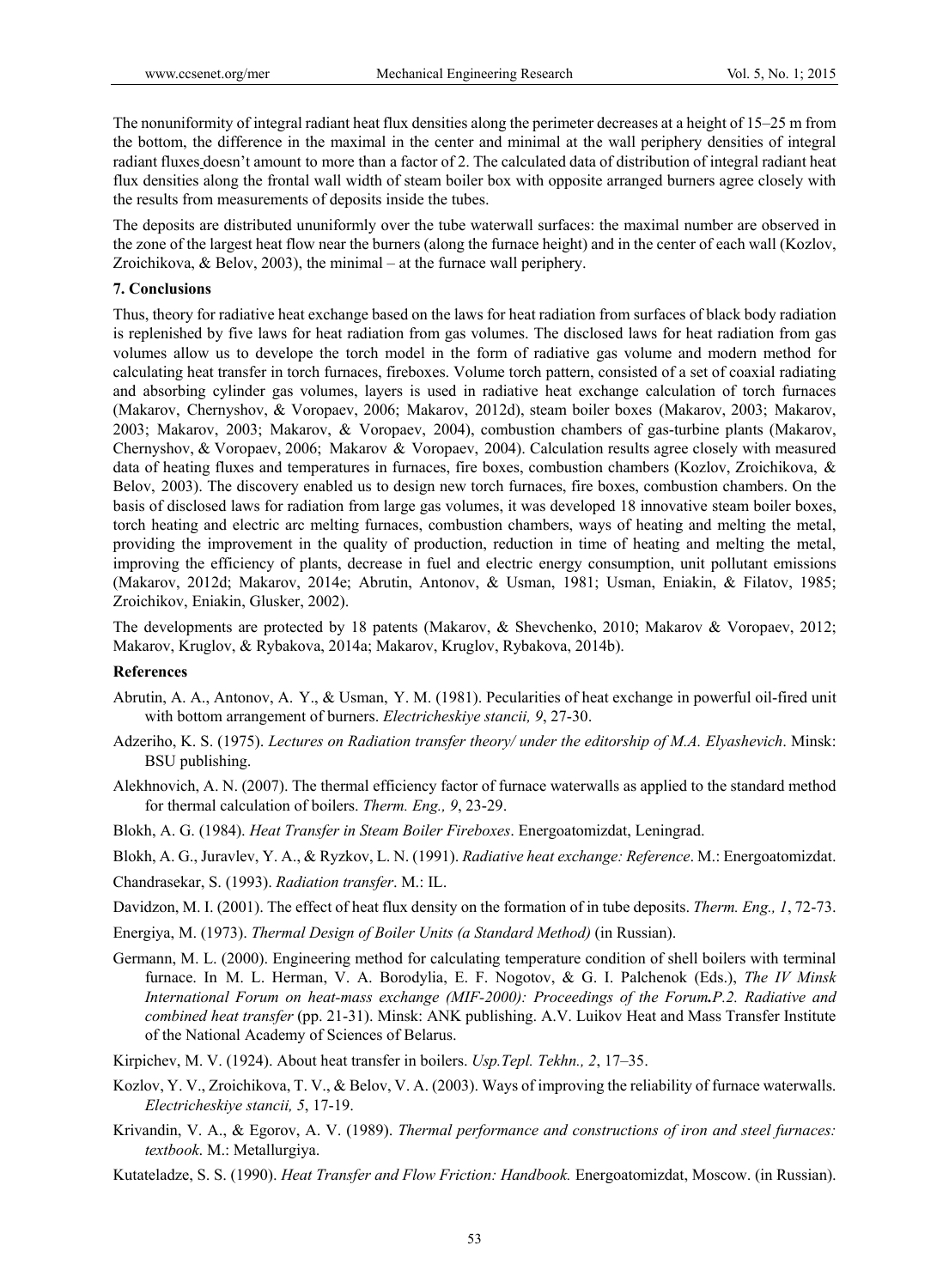- Makarov, A. N. (2000). Determining the view factors for radiation from a line source and from the fireball of steam boiler furnaces. *Therm. Eng., 8*, 63-66.
- Makarov, A. N. (2003a). Heat-flux distribution in steam boiler box ТGMP 204. *Electric Power Plants, 1*, 20-25.
- Makarov, A. N. (2003b). Heat exchange in electric arc and flame furnaces, steam-boiler boxes: Tutorial, Tver, TSTU.
- Makarov, A. N. (2012a). *Laws of Heat Transfer for Electric Arc and Torch in Metallurgical Furnaces and Power Installations*. TvGTU, Tver (in Russian).
- Makarov, A. N. (2012b). A Regular correlation between the parameters characterizing radiation from isothermal coaxial cylindrical gas layers generated during flame combustion of fuel and during the burning of electric arc in metal vapors at atmospheric pressure (Makarov's regularities): A Diploma No. 417. In V. V. Pototskii (Ed.), *Scientific Discoveries* (RAEN, Moscow, pp. 33–37).
- Makarov, A. N. (2012c). Regularities accompanying the burning of electric arc and flame in metallurgical furnaces. Part 1. Geometrical physical and analytical model of flame and arc. *Electric Metallurgy, 7*, 22-32.
- Makarov, A. N. (2012d). Regularities accompanying the burning of electric arc and flame in metallurgical furnaces. Part 2. Use of scientific discovery for decreasing the power consumption in metallurgical furnaces. *Electric Metallurgy, 8*, 28-35.
- Makarov, A. N. (2014e). Regularities of heat transfer in the gas layers of a steam boiler furnace flame. Part II. Gas layer radiation laws and the procedure for calculating heat transfer in furnaces, fire boxes, and combustion chambers developed on the basis of these laws. *Thermal Engineering, 61*(10), 717-723. http://dx.doi.org/10.1134/S0040601514100073
- Makarov, A. N., & Dunaev, A. Y. (2004). Calculation of heattransfer in a regenerative heating well. *Prom. Energ., 1*, 49-53.
- Makarov, A. N., & Krivnev, E. I. (2000). Procedure for calculating rational attitude of a flame for Heat transfer optimization in in industrial furnace. *Prom. Energ., 2*, 36–42.
- Makarov, A. N., & Krivnev, E. I. (2002). Calculation of heatfluxes in the TGMP-204 steam boiler furnace. *Prom. Energ., 2*, 38–42.
- Makarov, A. N., & Shevchenko, M. N. (2010). A firebox for firing gas–oil fuel. *RF Patent No. 2400668 (RU 2400668 C1) F23C3/00, Izobret., No. 27*.
- Makarov, A. N., & Svenchanskii, A. D. (1992). Optimum Thermal Conditions of Electric Arc Furnaces. Energoatomisdat,Moscow.
- Makarov, A. N., & Voropaev, V. V. (2004). Simulation of the torch by radiative cylinders and calculation of heat transfer in the TGMP-314 steam boiler furnace. *Therm. Eng., 8*, 48-52.
- Makarov, A. N., & Voropaev, V. V. (2012). A Regenerative Soaking Pit. *RF Patent No. 2457262 (RU 2312907 C1) C21D9/70, Izobret., No. 35*.
- Makarov, A. N., Chernyshov, D. V., & Voropaev, V. V. (2006). Calculation of heat transfer in the combustion chamber of a stationary gas turbine unit. *Prom. Energ., 1*, 31–36.
- Makarov, A. N., Kruglov, E. V., & Rybakova, V. V. (2014a). DC Arc –steel melting furnace. *RF Patent No. 2516896 (RU 2312907 C1) C21D9/70, Izobret., No. 35*.
- Makarov, A. N., Kruglov, E. V., Rybakova, V. V. (2014b). Reheating furnace with ring bottom. *RF Patent No. 2517079 (RU 2517079C1) C21D9/70, Izobret., No. 35*.
- Mastrukov, B. S. (1972). *Thermotechnical calculations of industrial furnaces: textbook*. Metallurgy, Moscow.
- Mitor, V. V. (1963). *Heat Exchange in Steam Boiler Boxes*. М: Mashgiz.
- ND. (1952). *Regulations for the Thermal Design of a Boiler Unit*. Gosenergoizdat, Moscow, Leningrad (in Russian).
- ND. (1998). *Thermal Design of Boiler Units (a Standard Method)*. NPO TsKTI, St. Petersburg (in Russian).
- Nevskii, A. S. (1963). *Heat Transfer in Open Hearth Furnaces.* Metallurgizdat, Moscow (in Russian).
- Nevskii, A. S. (1971). *Heat Exchange by radiation in Furnaces and Fire Boxes*. М: Metallurgiya.